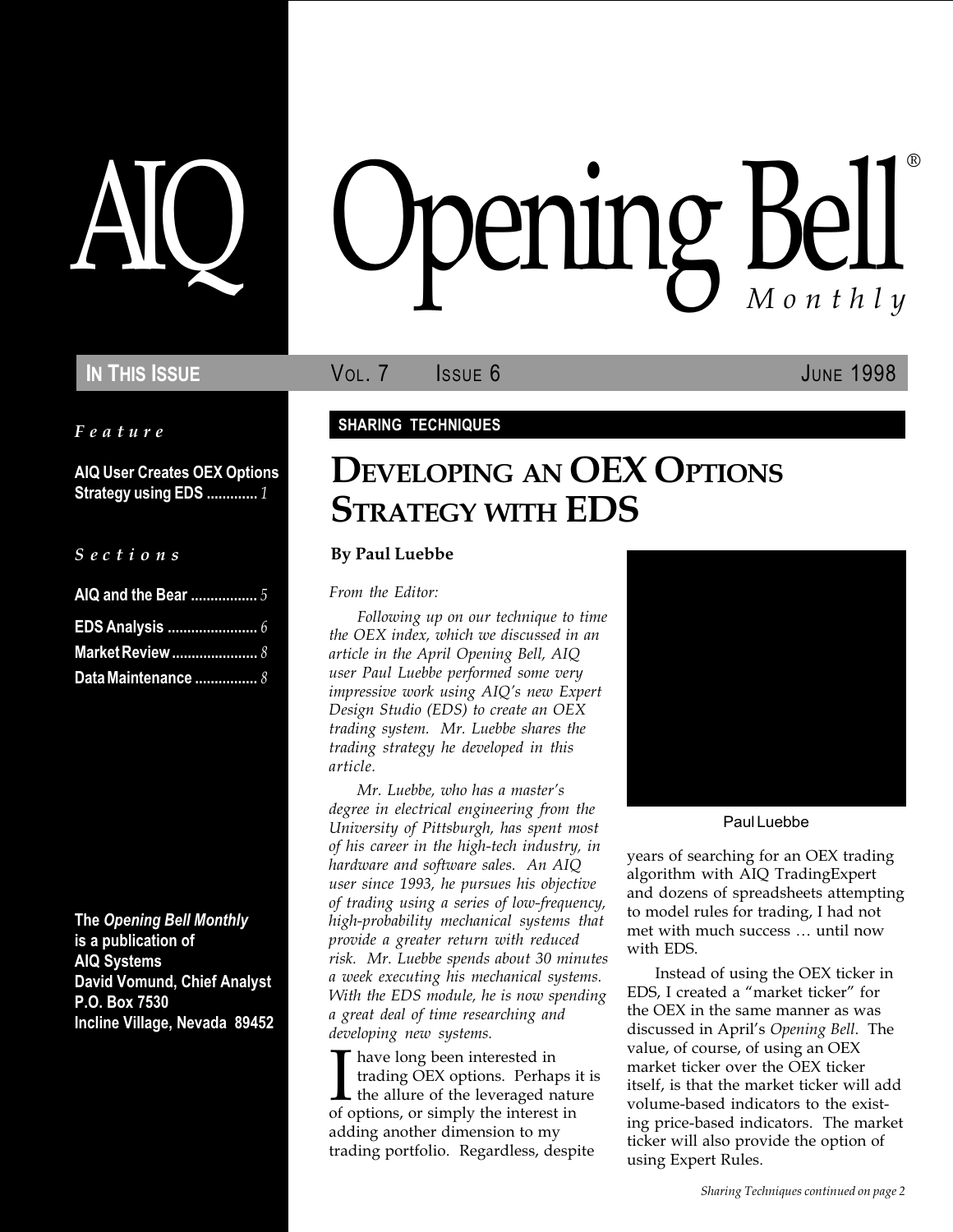## AIQ Opening Bell

#### SHARING TECHNIQUES continued ...

As I started my testing, I settled on a few objectives that would define a "successful" algorithm:

- 1. High probability of success is a very important aspect to options trading.
- 2. A short holding period was important to me (i.e., on the order of 10 days) in order to deal with the decay of the option time premium.
- 3. A favorable Average Profit/Loss  $(P/L)$  number was a goal. It should be noted that, because the SPX price pattern is closely related to the OEX price pattern, comparing the average P/L of an OEX trade to the SPX over the same period of time should not yield significant differences. The P/L number should be high enough to lead to a reasonable trade. With todays OEX, a 1.5%-2.0% average trade would yield 8-11 points on the OEX  $-$  quite acceptable for an OEX options trade.
- 4. I want the average profit of a winning trade to be greater than the average loss of a loosing trade. (This is very important in highleverage trading. Failure to achieve this is often the demise of an options or futures trader.)

In order to achieve these objec-

#### PLEASE SEND CORRESPONDENCE TO:

Opening Bell Monthly G.R. Barbor, Editor P.O. Box 7530 Incline Village, NV 89452

AIQ Opening Bell Monthly does not intend to make trading recommendations, nor do we publish, keep or claim any track records. It is designed as a serious tool to aid investors in their trading decisions through the use of AIQ software and an increased familiarity with technical indicators and trading strategies. AIQ reserves the right to use or edit submissions.

For subscription information, phone 1-800-332-2999 or 1-702-831-2999. © 1992-1998, AIQ Systems

tives, I expect that there will be a low frequency of trades. With equity trades, I focus on a very strong Average Annual ROI and its comparison to a benchmark. However, for short duration/low-frequency options, the four objectives listed above are much more important.

#### Entry Conditions

My first attempt to find a trigger mechanism to enter a trade was to consider the Expert Ratings of the OEX market ticker. So, I defined an entry condition that an up ER of 95 or greater had to occur within the past 3 days. Also, from years of staring at short-term price and indicator patterns, I have learned that the general upward movement of the MACD Oscillator closely tracks the general upward movement of a security's price. Therefore, I defined my initial entry conditions for the BuyOEXST rule such that an up ER had to occur within 3 days and must be confirmed by a 1-day increase in the MACD Oscillator. The selection of 3 days on an up ER and the use of the MACD Oscillator instead of the Phase oscillator are significant because I am looking for a quick entry before the price of the OEX increases significantly.

In order to run the backtest, I used a range of  $1/3/94 - 4/13/98$ . In order to run an EDS screening on just the OEX market ticker, I created a list that contained only that ticker. In EDS, the Properties was then set to the list name that contained the OEX market ticker. As for the sell criteria, I restricted my backtest to a 10-day evaluation period. This gave me a good idea of how many trades are available over the range, and also provided an idea of the probability of success for my entry conditions without considering the proper exit condition.

The results of this first attempt yielded a probability of 65.52% across 29 trades; average P/L of 0.83% vs. SPX P/L of 0.78%; and average ROI of 20.86% vs. SPX ROI of 31.26%. The probability was not bad, but with these entry conditions, 29 trades would be the maximum possible, and the average P/L was fairly low.

My next test was to eliminate the test for a high up ER and to only use an upward movement of the MACD Oscillator. The results of this attempt yielded a winning trade probability of 66.67% across 81 trades; average P/L of 1.01% vs. SPX of 0.98%, and average ROI of 25.53%. This looks better.

Once I found a "trigger" entry condition, I then tried to find an additional condition(s) in the ticker that would suggest that the price would continue to move higher. An additional condition placed into the BuyOEXST will decrease the number of trades by weeding out bad trades, increase the probability, and hopefully increase the average P/L.

I have always been fascinated with divergences; a divergence is a condition where an indicator is showing an increase while the price has yet to "catch up". I have found these to be very useful in my previous visual inspection of price and indicator patterns. Now I can measure them empirically with EDS. The list of EDS Prebuilt Routines provides 6 routines for positive divergences (AcmDis, Moneyflow, OBV Pct, OBV, SVMA, and VA Pct).

After many tests and trials, I realized that divergences are relatively rare, but powerful. Additionally, with the list of trades from my last backtest, I observed that a strong correlation exists between a divergence from any of the six listed with a subsequent increase in price. However, I also observed a lower correlation between a price increase and a divergence from any particular indicator of the six. Finally, I observed that when more than one divergence is present, the probability of a price increase is even greater. The number of backtests required to reach these conclusions is too voluminous for this article, but I settled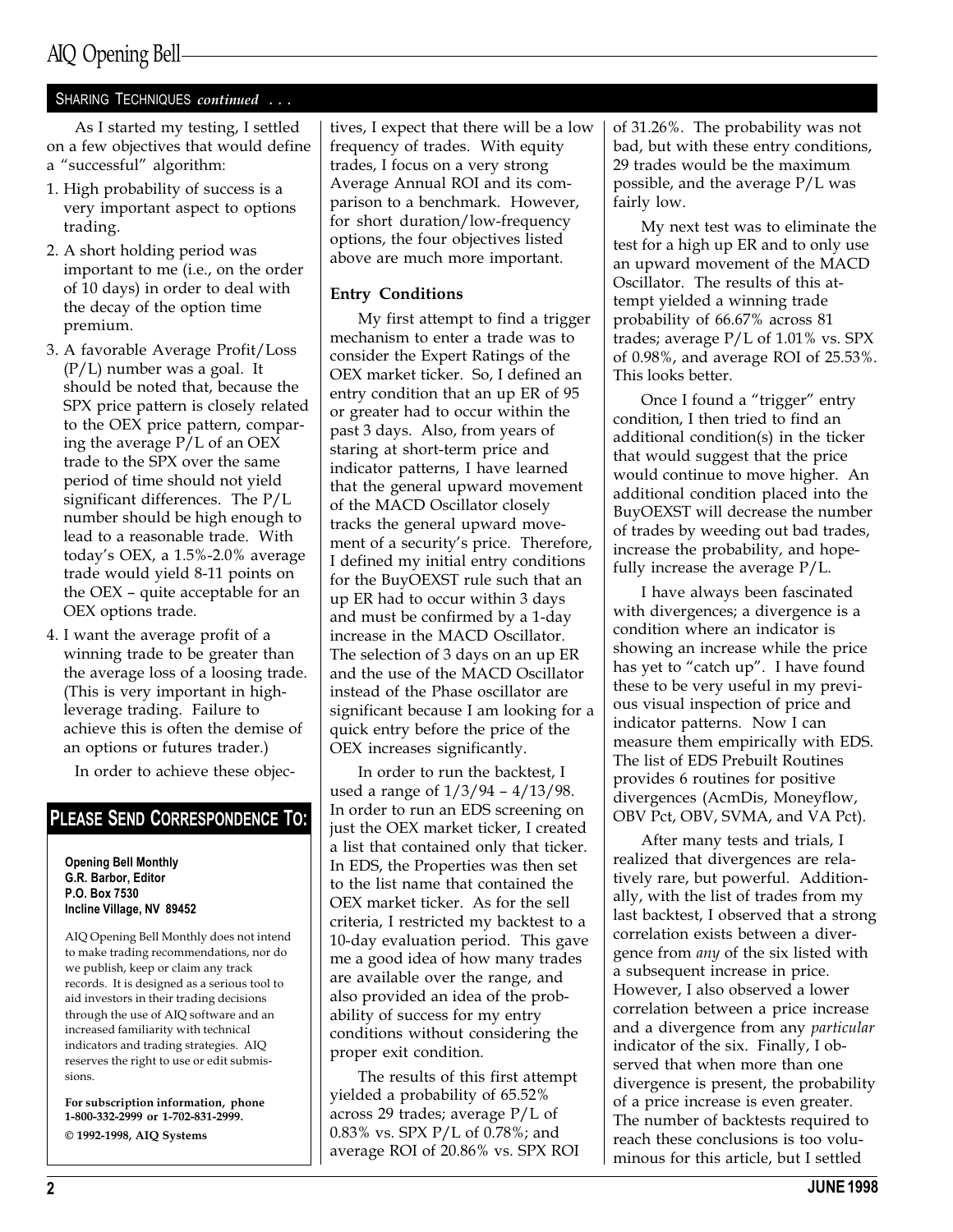#### SHARING TECHNIQUES continued . . .

on a "preponderance of the evidence" methodology by counting the number of divergences and then optimizing that number for the BuyOEXST rule.

I found that the optimal point came by requiring that two of the six divergence rules need to be triggered. The results of this backtest (with the same Range and same 10 day evaluation) produced a probability of 79.17% across 24 trades; average P/L of 1.73% vs. SPX P/L of 1.51%; and average ROI of 43.61% vs. SPX ROI of  $31.26\%$  (see **Figure 1**). This is a remarkable improvement, and I am now ready to look for exit conditions.

#### Exit Conditions

For exit conditions, I had two basic possibilities; percentage capital and profit protection, or to exit upon a specified condition. Because I really don't know what sort of percentage to expect from a shortterm OEX strategy, I decided to pursue the exit condition approach.

As stated earlier, I have visually noticed the correlation between the general upward movement of the MACD Oscillator and the general

| <b>C-Denst - Expert Design Studio</b><br><b>Ele Iest View Help</b>                                                                             |                              |                                     |                                             |                                 |  | Figure 1                      |  |
|------------------------------------------------------------------------------------------------------------------------------------------------|------------------------------|-------------------------------------|---------------------------------------------|---------------------------------|--|-------------------------------|--|
| 미치<br>Summary Pazitions                                                                                                                        |                              |                                     |                                             |                                 |  |                               |  |
| <b>BuyDEXST</b>                                                                                                                                |                              |                                     |                                             |                                 |  |                               |  |
| Start text date:<br>End test date:                                                                                                             | 01/03/94<br>04/13/98         |                                     |                                             |                                 |  |                               |  |
| Number of trader in text.<br>Average days per trade:                                                                                           | 24<br>10                     | Winner<br>----------<br>19<br>10    | Longro<br>----------<br>5<br>10             | Neutral<br>----------<br>ű<br>ũ |  |                               |  |
| Maginum Profit/Long<br>Average Drawdown<br>Average Profit/Lass<br>Average SPX Profit/Lass:                                                     | $[1.09]$ %<br>1.73%<br>1.51% | 9.43%<br>JOL B21%<br>2.65%<br>2.42% | 11121%<br>12.128%<br>11.761%<br>$11.95$ $%$ |                                 |  |                               |  |
| Probability:<br>Avenage Armual ROE<br>Annual SPK (Buy & Hold):                                                                                 | 43.61%<br>31,26%             | 79.17%<br>66.76%                    | 20.83%<br>J44.36(%)                         |                                 |  |                               |  |
| Reveald Fisk Ratio                                                                                                                             | 5.72                         |                                     |                                             |                                 |  |                               |  |
|                                                                                                                                                |                              |                                     |                                             |                                 |  |                               |  |
|                                                                                                                                                |                              |                                     |                                             |                                 |  |                               |  |
| For Help, peace F1<br>UIRIS AntiQuo 图NS-DOS Pron [2] TradingExpert 1. DC Diseast - Exp 图 Paint Shop Pro [2] Exploring-Temp<br><b>Bel Start</b> |                              |                                     |                                             |                                 |  | <b>NUM</b><br><b>JF 454AN</b> |  |

upward movement of a security's price. As such, my first exit rule was to exit when the MACD Osc decreases for 1 day. After defining the rule in the EDS document, I executed the backtest by modifying the Exit properties. I selected the "Trade it" button, deselected the first 2 boxes

for capital and profit protection, and selected the last box to exit on ExitRule after 1 period.

The test produced a probability of 56.25% across 32 trades each averaging 5 days in length; average P/L of 0.66% vs. SPX P/L of 0.59%; and average ROI of 30.50% vs. SPX ROI of 31.26%. This was obviously too tight of an exit condition. And upon evaluation of the 32 positions listed in the Positions tab, I could visually see that the MACD Osc had turned down for 1 day in the midst of many longer price increases. Therefore, I modified the ExitRule to require that the MACD Osc decrease for two consecutive days.

The results from adding this exit rule are shown in the **Figure 2**. This test produced a probability of 70.83% across 24 trades each averaging 9 days in length; average P/L of 1.78% vs. SPX P/L of 1.63%; and average ROI of 47.97% vs. SPX ROI of 31.26%. This looked much better.

Sharing Techniques continued on page 4 Measuring these results against my four original objectives, I have a reasonably high probability of success at over 70%, my average

| <b>Const - Expert Design Studio</b>                                                                                         |                            |                                    |                                       |                       |  | <b>Figure 2</b> | $ e $ x |
|-----------------------------------------------------------------------------------------------------------------------------|----------------------------|------------------------------------|---------------------------------------|-----------------------|--|-----------------|---------|
| Ele Lest Yown Help<br>미ォ                                                                                                    |                            |                                    |                                       |                       |  |                 |         |
| <u>deers : 0 dee</u><br>Summey Pazitions                                                                                    |                            |                                    |                                       |                       |  |                 |         |
| BuyDEXST                                                                                                                    |                            |                                    |                                       |                       |  |                 |         |
| Start text date:<br>End test date:                                                                                          | 01/03/94<br>04/13/98       |                                    |                                       |                       |  |                 |         |
|                                                                                                                             |                            | Weener<br>----------               | Looms<br>----------                   | Neutral<br>---------- |  |                 |         |
| Number of tradec in text.<br>Average days per trade:                                                                        | 24<br>9                    | 17<br>11                           | 4                                     | ű<br>ű                |  |                 |         |
| Maginum Profit/Long<br>Avenage Drawdown:<br>Average Profit/Lass<br>Average SPX Profit/Lass                                  | JO. BS(%<br>1.78%<br>1.63% | 9.05%<br>10.581%<br>3.16%<br>2.87% | 性別体<br>11.621%<br>11.571x<br>11.39(2) |                       |  |                 |         |
| Probability:<br>Avenage Armual ROL<br>Annual SPK (Buy & Hold):                                                              | 47.97%<br>31,26%           | 70.83%<br>70.04%                   | 29.17%<br>89.43(%)                    |                       |  |                 |         |
| Reward/Pick Ratio:                                                                                                          | 4.88                       |                                    |                                       |                       |  |                 |         |
|                                                                                                                             |                            |                                    |                                       |                       |  |                 |         |
|                                                                                                                             |                            |                                    |                                       |                       |  |                 |         |
| For Help, peace F1                                                                                                          |                            |                                    |                                       |                       |  | <b>NUM</b>      |         |
| 通Start   司用S Ant/A.,   鼹VSOOS Pt.,   雪TiadingEip.,   <mark>이</mark> Desat - E   물 Paint Shop   그만 phoing -    멀 AID Diatio- |                            |                                    |                                       |                       |  | <b>JE 506AN</b> |         |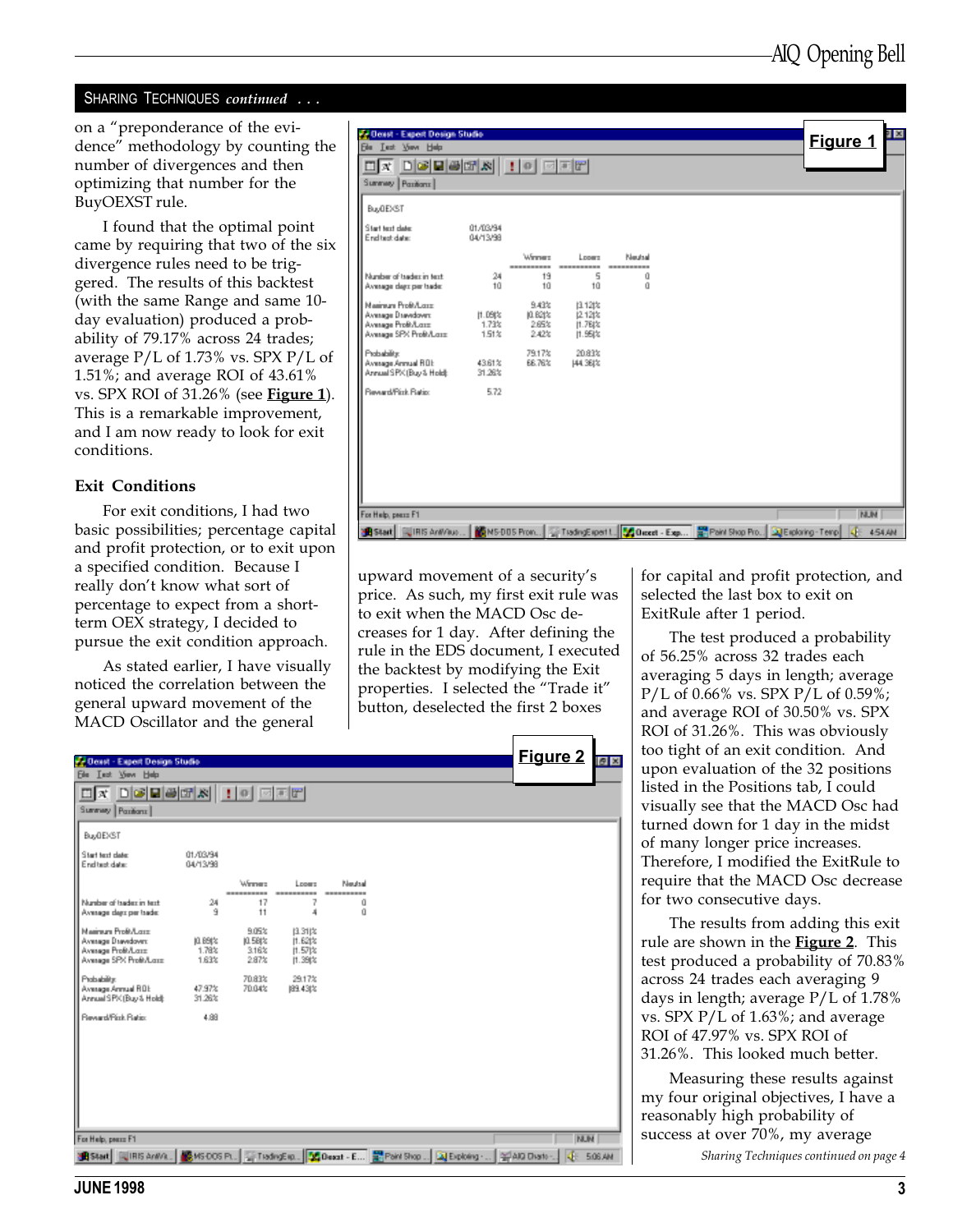#### SHARING TECHNIQUES continued . . .

holding period is very close to 10 days, and a 1.78% profit for the average trade would mean almost 9 points on the OEX at today's levels. So far so good. Finally, examination of the EDS backtest Summary tab shows that my average winning trade gained 3.16% while my average loosing trade lost only 1.57%. This is exactly the situation that I hoped to achieve with the fourth condition. This algorithm is tradable.

The final EDS model is found in **Figure 3**. The IFF $()$ function counts the existence of a positive divergence; z3DivU is the constant identifying the number of divergences required for entry, and DivUP is the divergence rule that was added to the final BuyOEXST rule.

#### Further Work

The obvious next step in the development of this algorithm would be to evaluate the effect of market timing. Until EDS incorporates a market timing capability into the rules language, this is very difficult to automate (Editors note: the next version will have this feature). However, when I compare the 24 positions against my own market timing model, I can see that the number of trades will further decrease, the probability will increase, as will the average P/L and the average ROI. Further work can be done to better address the Expert Ratings generated by the OEX market ticker. Also, further tests should be performed on the positive divergence rule. New rules should also be considered which would include testing other indicators such as the Stochastic, RSI, etc. Finally, further testing may lead to a more

## EDS Model !ENTRY RULES MACDOscup if [MACD Osc] > Val([MACD Osc], 1). !check for divergences define z3DivU 2. ACMDISupPRICEdown if SLOPE([AcmDis],21)>0 and SLOPE([close],21)<0. MFupPRICEdn if Slope([Mnyflow],60)>0 and Slope([close],60)<0. OBVPctDIVup if Slope([OBV Pct],45)>0 and Slope([close],45)<0. OBVupPRICEdn if Slope([OBV],21)>0 and Slope([close],21)<0. SVMAdivUP if Slope([SVMA],15)>0 and Slope([close],15)<0. VAPCTdivUP if Slope([Va Pct],45)>0 and Slope([close],45)<0. c1 is IFF(ACMDISupPricedown, 1, 0). c2 is IFF(MFupPRICEdn, 1, 0). c3 is IFF(OBVPctDIVup, 1, 0). c4 is IFF(OBVupPRICEdn, 1, 0). c5 is IFF(SVMAdivUP, 1, 0). c6 is IFF(VAPCTdivUP, 1, 0). DivUP if  $(c1 + c2 + c3 + c4 + c5 +c6)$  >= z3DivU. BuyOEXST if MACDOscup and DivUP. Figure 3

!EXIT RULES

MDOdown if [MACD Osc] < Val([MACD Osc], 1) and (Val([MACD Osc], 1)  $\langle$  Val([MACD Osc], 2)).

ExitRule if MDOdown.

complex set of exit rules.

#### Conclusions

Establishing 23 option positions across 4 ¼ years will not be the center of my trading. However, having an algorithm that produces a high-probability, low-frequency, and short duration trading system can make a nice addition. Having several such algorithms can keep a trader fairly busy and increasingly wealthy. What is interesting to note, is that I never would have found this opportunity without EDS.

Mr. Luebbe's OEX timing model can be downloaded from the internet at www.aiq.com. Choose Technical

Support from the menu on the left, and then select TradingExpert 4.1 and Expert Design Studio. Mr. Luebbe can be reached at luebbe@erols.com. ■

#### Share Your EDS Models

We'd like to publish effective EDS screening techniques developed by AIQ users. E-mail your best EDS files to Opening Bell at AIQ online@aol.com and include your name and phone number. If yours is published, we'll extend your Opening Bell subscription one year.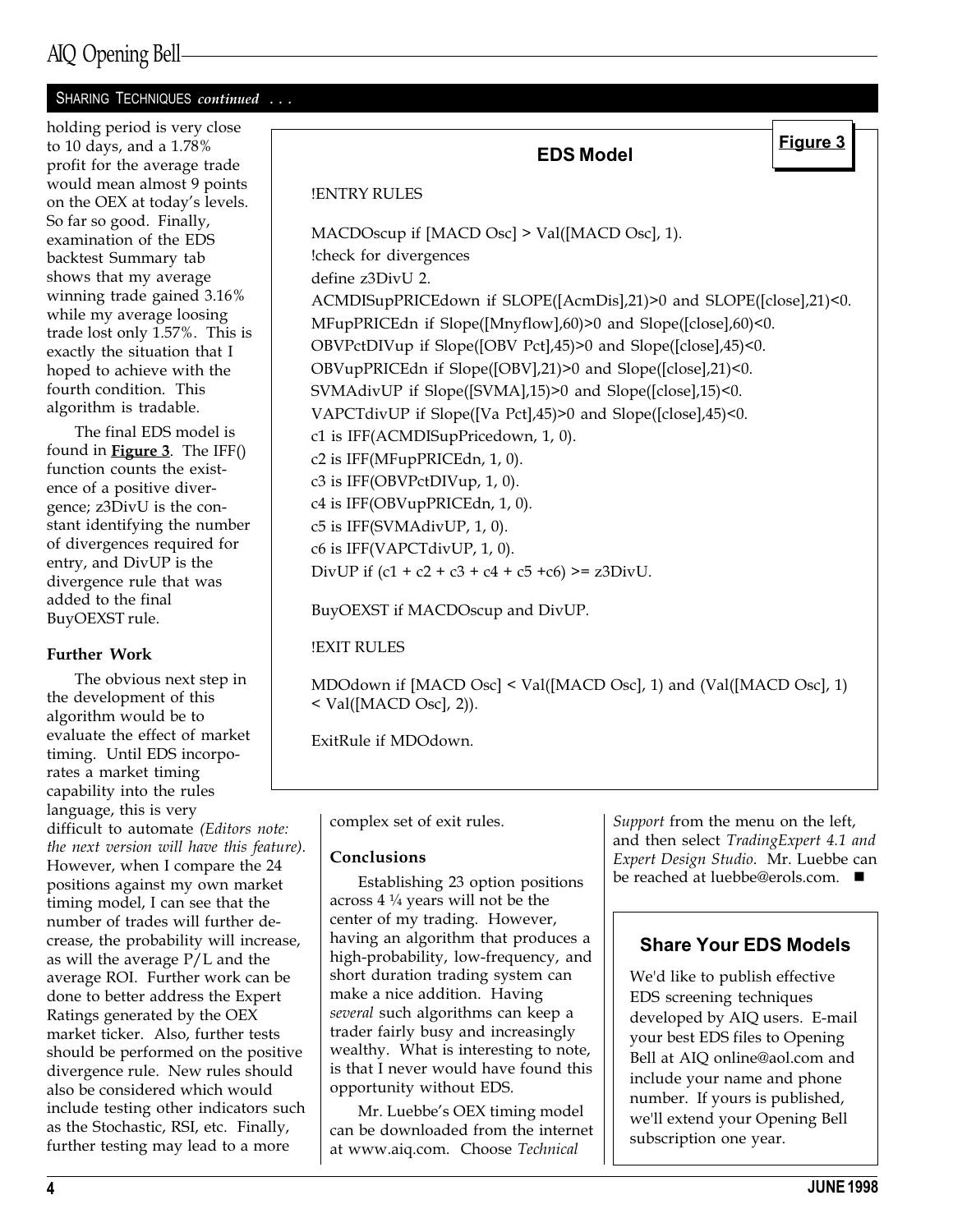#### MARKET TIMING

# AIQ AND THE BEAR HOW EFFECTIVE ARE OUR SELL SIGNALS?

 $\begin{tabular}{c|c|c} \hline \textbf{W} & \textbf{ith the AIQ market timing} & \textbf{Table 1} \\ \textbf{model in a bearish mode,} & \textbf{Standard & \textbf{Poor's 500 Performance During Sell Signals} \\ \textbf{the effectiveness of the timing} & \textbf{Standard & \textbf{Poor's 500 Performance During Sell Signals} \\ \hline \end{tabular}$ model in a bearish mode, attention has turned to the effectiveness of the timing model's sell signals. The typical feeling is that the market timing model works on the buy side but not on the sell side. In the last few years, this can be said of almost all timing systems. We've been in such a strong uptrending market environment that even the sideways movement after our April 17 sell signal feels like a correction!

As most readers know, the AIQ timing model is not optimized. The signals that you see scrolling back in time are the same as they were on the dates they were originally registered. The current knowledge base is about six years old, and there were only small changes over the previous model. Therefore, all backtests of the model are valid.

To determine the effectiveness of the market timing model's sell signals, we assembled a list of the time periods when the system was on a sell signal  $(Table 1)$ . The first column lists the day the sell signal was registered using Expert Ratings of 95 or greater. The second column lists the dates when the next market timing buy signal was registered. The final column lists the change in the S&P 500 during that time period. This assumes that you could trade the S&P 500 the day of the signal.

Table 2 summarizes the effectiveness of both the buy and sell signals. During the average sell signal, the S&P 500 loses 1.25% with a 21 day holding period. The best signal was the October 1987 sell signal that caught the market crash (yes, we were in business and were on a sell at that time). If you exclude this one trade, the average signal

Market Timing continued on page 8

| Expert<br>Rating<br>Sell Date | Expert<br>Rating<br><b>Buy Date</b> | S&P 500<br>% Change | Expert<br>Rating<br>Sell Date | Expert<br>Rating | S&P 500<br>Buy Date % Change |
|-------------------------------|-------------------------------------|---------------------|-------------------------------|------------------|------------------------------|
| 02/12/85                      | 03/19/85                            | $-0.56$             | 06/17/91                      | 06/28/91         | $-2.36$                      |
| 04/03/85                      | 05/09/85                            | 1.57                | 07/24/91                      | 08/21/91         | 3.16                         |
| 09/03/85                      | 09/13/85                            | $-2.66$             | 09/04/91                      | 09/11/91         | $-1.25$                      |
| 04/29/86                      | 05/20/86                            | $-1.83$             | 10/24/91                      | 10/29/91         | 1.66                         |
| 06/06/86                      | 07/14/86                            | $-3.08$             | 11/15/91                      | 11/29/91         | $-1.93$                      |
| 09/08/86                      | 09/22/86                            | $-5.32$             | 02/04/94                      | 02/28/94         | $-0.57$                      |
| 03/27/87                      | 05/26/87                            | $-2.37$             | 03/24/94                      | 03/28/94         | $-0.94$                      |
| 07/01/87                      | 07/29/87                            | 4.20                | 06/20/94                      | 06/27/94         | $-1.79$                      |
| 08/27/87                      | 09/22/87                            | $-3.59$             | 08/05/94                      | 08/23/94         | 1.62                         |
| 10/06/87                      | 12/07/87                            | $-28.34$            | 09/19/94                      | 09/26/94         | $-2.13$                      |
| 12/28/87                      | 01/20/88                            | $-1.20$             | 09/29/94                      | 10/10/94         | $-0.69$                      |
| 04/14/88                      | 05/03/88                            | 1.25                | 10/20/94                      | 11/07/94         | $-0.81$                      |
| 05/05/88                      | 05/13/88                            | $-0.78$             | 04/20/95                      | 04/21/95         | 0.63                         |
| 07/18/88                      | 07/28/88                            | $-1.66$             | 06/16/95                      | 08/25/95         | 3.75                         |
| 10/27/88                      | 11/09/88                            | $-1.42$             | 10/02/95                      | 10/12/95         | 0.24                         |
| 01/03/89                      | 03/03/89                            | 5.76                | 10/19/95                      | 11/16/95         | 1.13                         |
| 03/17/89                      | 03/29/89                            | $-0.12$             | 12/18/95                      | 01/16/96         | 0.27                         |
| 06/29/89                      | 06/30/89                            | $-0.53$             | 04/03/96                      | 04/15/96         | $-2.04$                      |
| 10/11/89                      | 11/15/89                            | $-4.61$             | 04/17/96                      | 05/08/96         | 0.49                         |
| 01/10/90                      | 01/31/90                            | $-5.25$             | 06/07/96                      | 07/09/96         | $-2.76$                      |
| 02/20/90                      | 02/27/90                            | 0.69                | 08/29/96                      | 09/09/96         | 0.97                         |
| 03/22/90                      | 05/01/90                            | $-1.02$             | 01/06/97                      | 01/07/97         | 0.75                         |
| 07/05/90                      | 08/13/90                            | $-4.73$             | 03/13/97                      | 03/21/97         | $-0.69$                      |
| 10/09/90                      | 10/15/90                            | $-0.61$             | 08/08/97                      | 09/02/97         | $-0.64$                      |
| 12/21/90                      | 01/16/91                            | $-4.70$             | 11/18/97                      | 12/29/97         | 1.61                         |
| 04/22/91                      | 05/01/91                            | $-0.17$             | 01/08/98                      | 01/12/98         | $-1.76$                      |

#### Table 2

#### Summary Statistics

#### Average Buy Signal Average Sell Signal

S&P 500 change per signal 4.38% S&P 500 change per signal -1.25% Average holding period 54 days Average holding period 21 days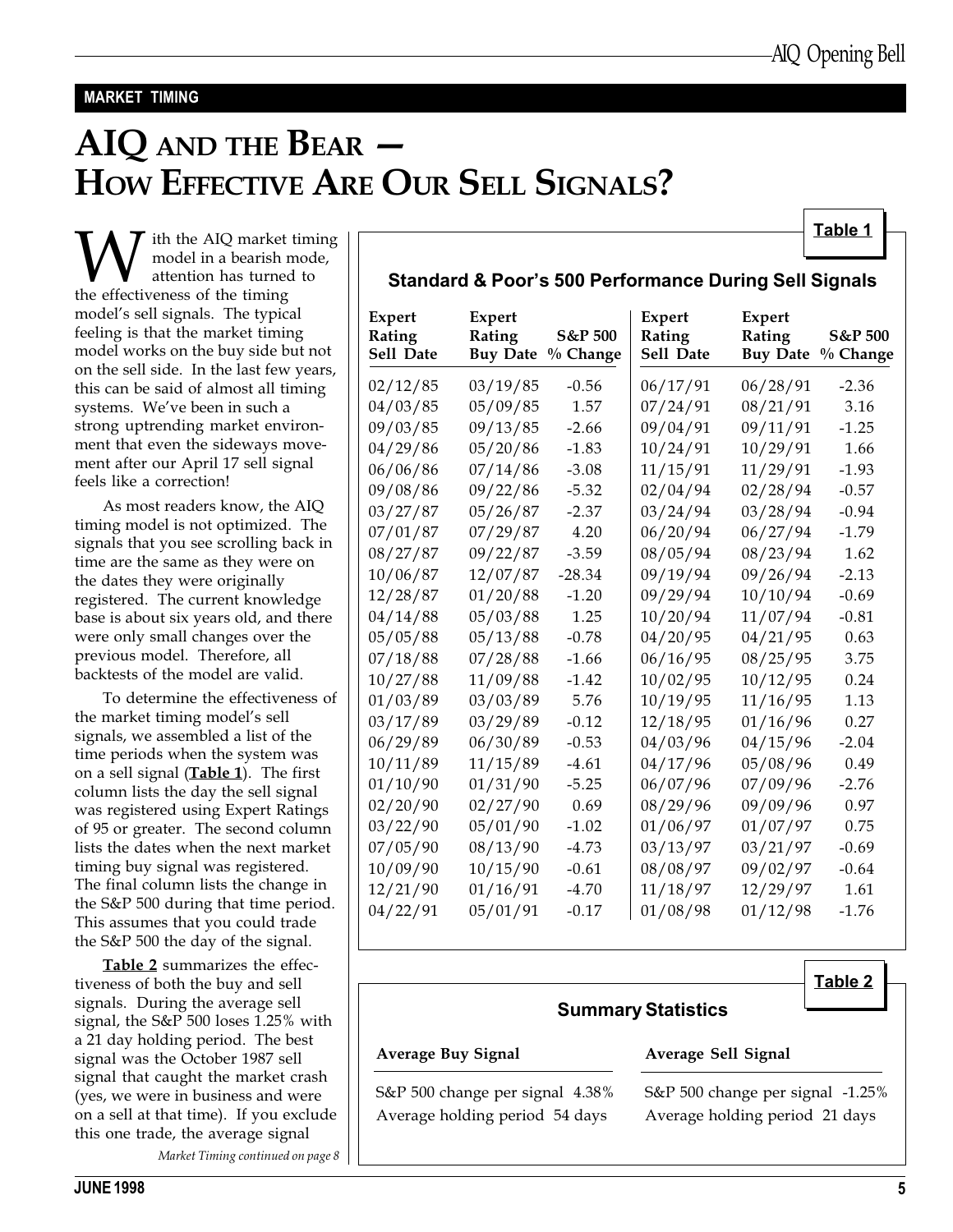#### EDS ANALYSIS

## TESTING EFFECTIVENESS OF INDICATORS **SHOWING POSITIVE DIVERGENCES**

#### By David Vomund

#### DAVID VOMUND

Included in the Expert Design<br>Studio (EDS) and in AIQ's<br>Reports module are pre-built<br>divergence screening reports. The ncluded in the Expert Design Studio (EDS) and in  $AIQ's$ Reports module are pre-built reports typically use the Money Flow and On Balance Volume indicators when searching for divergences. Yet, divergence analysis can be applied to almost any technical indicator. Even a lagging indicator like the MACD can show a negative divergence when an uptrending stock starts to stall or can show a positive divergence when a downtrending stock begins to consolidate.

In this article, we'll use the Expert Design Studio to test the effectiveness of a variety of indicators by examining stock price movement after a positive divergence is seen.

Let's first review what a positive divergence is. A positive divergence occurs when a security is moving lower at the same time that an indicator is moving higher. An example is shown in **Figure 5**. In late April, we see that the price of Adams Express was moving lower. At the same time, its Money Flow indicator was moving higher and was at a new high on May 1.

In our testing for positive divergences, we used the Money Flow Divergence UP rule, one of the Prebuilt Rules that come with EDS. Here is the rule:

#### Rule1 if Slope([Mnyflow],15)>0 and Slope([close],15)<0.

To individually test the other indicators, we simply pasted the different indicator names in Money Flow's place and ran the backtest.

In our first test, we screened for positive 15-day divergences. That is, we looked for situations where the 15-day slope of the stock was moving lower at the same time that a 15 day slope of the indicator was moving higher. A sell criteria of 90% principle protect and a 90% profit protect above 10% was used. The testing time frame was from 12/31/ 93 to 05/14/98. The stock database consisted of the S&P 500 and Nasdaq 100 stocks.

Table 3 shows the results of testing 14 different indicators for positive divergences. The first thing we notice is that the results are pretty similar no matter which indicator is used. This is not too surprising because we are not testing a strict screening. Every divergence, no matter how small, is used. In fact, each indicator produced about 17,000 trades! With that many

trades we know that the results will be fairly similar to the market. We also know that with that amount of trades, the results are reliable since the random element is not present.

Looking at the Average Annual ROI, we see that the most effective indicator for spotting 15-day divergences is the Velocity indicator. This result will surprise many people, as it is one of the least used indicators in our system. Velocity was added to TradingExpert's indicator library only two versions ago. This indicator simply looks at the rate of change in price movement. The next most effective indicators are the MACD, On Balance Volume Percentage, and Positive Volume Index. The least effective are RSMD Index SPX and the Stochastic.

The effectiveness of each indicator in screening for positive divergences can vary depending on the time horizon used in the test and the sell strategy. With this in mind, we

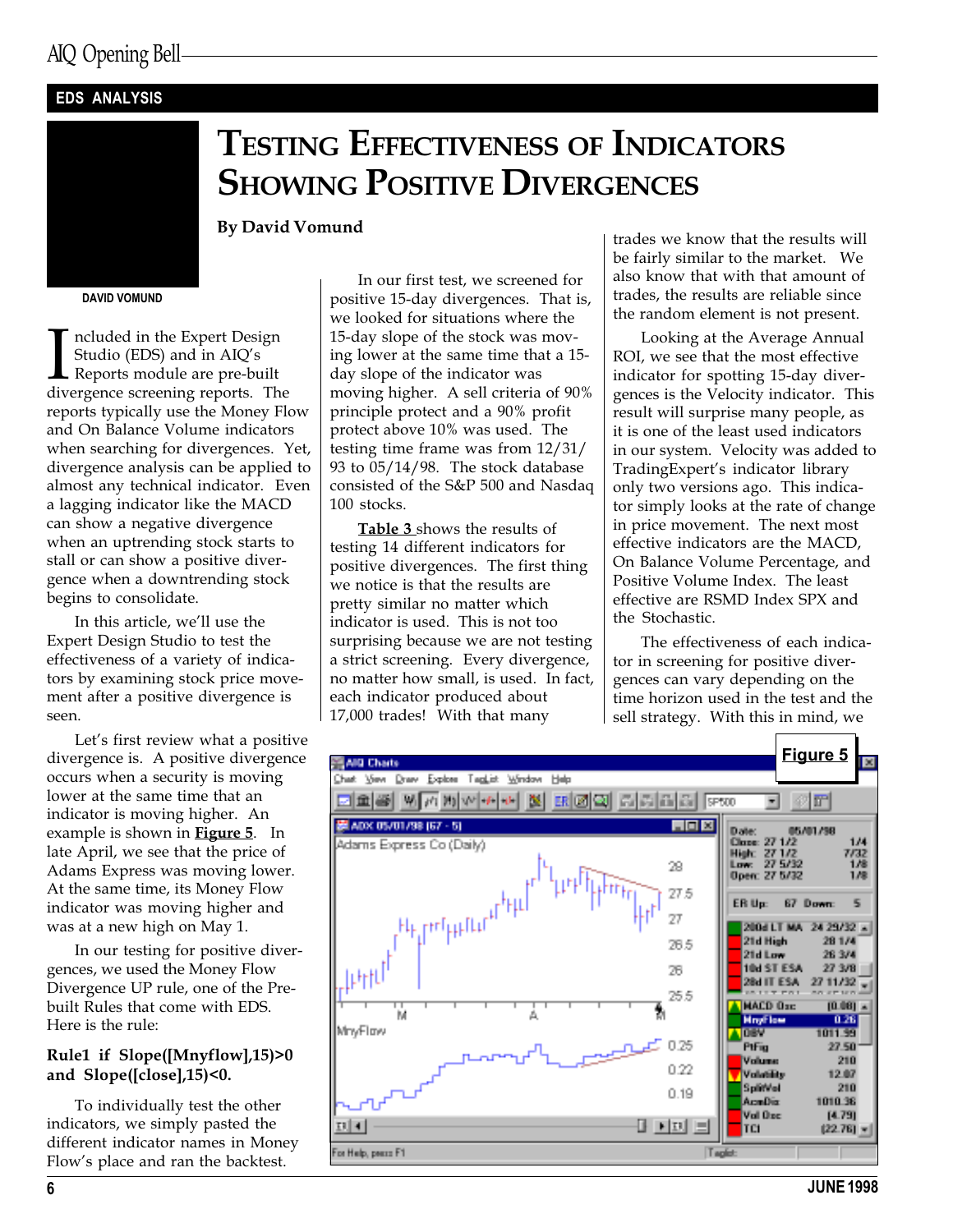#### EDS ANALYSIS continued . . .

performed the same test using a shorter time frame and a tighter stop strategy. Instead of using 15 days for positive divergences, we had the system screen for 7 days. Our sell strategy consisted of a 93% principle protect and a 90% profit protect above 5%.

The results of this second test are found in **Table 4**. Using the shorter term technique, the average holding period was about 19 days, half that of our first test. Amazingly, most of the results are consistent with our earlier test. Velocity once again proved to be the most effective indicator with an Average Annual ROI of 22.01%. On Balance Volume Percentage and the MACD continued to post above average results. RSMD and the Stochastic once again were less than average. This time, the Negative Volume Index also performed poorly.

The results of our divergence analysis will be helpful in our creation of future EDS models. After this analysis, we know that the Velocity indicator should be used in any model that incorporates divergence analysis. We also know that MACD and OBV Pct. work well. In this month's testing we traded every divergence, no matter how small. In further testing, we'll change our criteria to trade the stocks with more significant divergences.

In April's Opening Bell we published an affective EDS model which incorporated divergence analysis. We knew that we'd be able to improve the model because we had only scratched the surface in our EDS testing. In an upcoming article we will fine-tune that initial EDS model. The results of this month's divergence testing will play a role in the new model.  $\blacksquare$ 

Vomund publishes VIS Alert, a weekly investment newsletter. For a sample copy go to www.visalert.com or call (702) 831-1544.

|                 |                                  |                                      | Table 3 |  |  |  |  |  |  |
|-----------------|----------------------------------|--------------------------------------|---------|--|--|--|--|--|--|
|                 |                                  |                                      |         |  |  |  |  |  |  |
|                 | <b>Sell Criteria: 90, 90, 10</b> |                                      |         |  |  |  |  |  |  |
|                 | Average<br>Profit/Loss           | Avg. Holding Period<br>Period (days) |         |  |  |  |  |  |  |
| CCI             | 3.23%                            | 40                                   | 20.10%  |  |  |  |  |  |  |
| <b>DirMov</b>   | 3.46%                            | 40                                   | 21.36%  |  |  |  |  |  |  |
| <b>MACD</b>     | 3.58%                            | 41                                   | 21.83%  |  |  |  |  |  |  |
| <b>MnyFlow</b>  | 3.61%                            | 42                                   | 21.22%  |  |  |  |  |  |  |
| <b>MFRSI</b>    | 3.38%                            | 41                                   | 20.77%  |  |  |  |  |  |  |
| N-Vol           | 3.41%                            | 41                                   | 20.64%  |  |  |  |  |  |  |
| <b>OBV</b>      | 3.48%                            | 42                                   | 20.74%  |  |  |  |  |  |  |
| <b>OBV Pct</b>  | 3.52%                            | 40                                   | 21.73%  |  |  |  |  |  |  |
| P-Vol           | 3.42%                            | 41                                   | 20.62%  |  |  |  |  |  |  |
| RS Indx SPX     | 3.61%                            | 43                                   | 20.74%  |  |  |  |  |  |  |
| <b>RSMD SPX</b> | 3.43%                            | 46                                   | 18.65%  |  |  |  |  |  |  |
| <b>Stoc</b>     | 3.23%                            | 40                                   | 19.93%  |  |  |  |  |  |  |
| Va Pct          | 3.42%                            | 40                                   | 21.04%  |  |  |  |  |  |  |
| Velocity        | 3.63%                            | 40                                   | 22.57%  |  |  |  |  |  |  |

|                | <b>7 Day Divergence</b><br><b>Sell Criteria: 93, 90, 5</b> |                                      |                       |  |  |  |  |
|----------------|------------------------------------------------------------|--------------------------------------|-----------------------|--|--|--|--|
|                | Average<br>Profit/Loss                                     | Avg. Holding Period<br>Period (days) | Average<br>Annual ROI |  |  |  |  |
| CCI            | 1.50%                                                      | 18                                   | 20.02%                |  |  |  |  |
| <b>DirMov</b>  | 1.60%                                                      | 18                                   | 21.25%                |  |  |  |  |
| <b>MACD</b>    | 1.62%                                                      | 19                                   | 21.27%                |  |  |  |  |
| <b>MnyFlow</b> | 1.54%                                                      | 19                                   | 19.91%                |  |  |  |  |
| <b>MF RSI</b>  | 1.59%                                                      | 18                                   | 21.51%                |  |  |  |  |

N-Vol 1.46% 18 19.44% OBV 1.66% 19 21.51% OBV Pct 1.62% 18 21.74% P-Vol 1.58% 19 20.60% RS Indx SPX 1.63% 19 21.04% RSMD SPX 1.62% 20 19.64% Stoc 1.43% 18 19.48% Va Pct 1.53% 18 20.52% Velocity 1.65% 18 22.01%